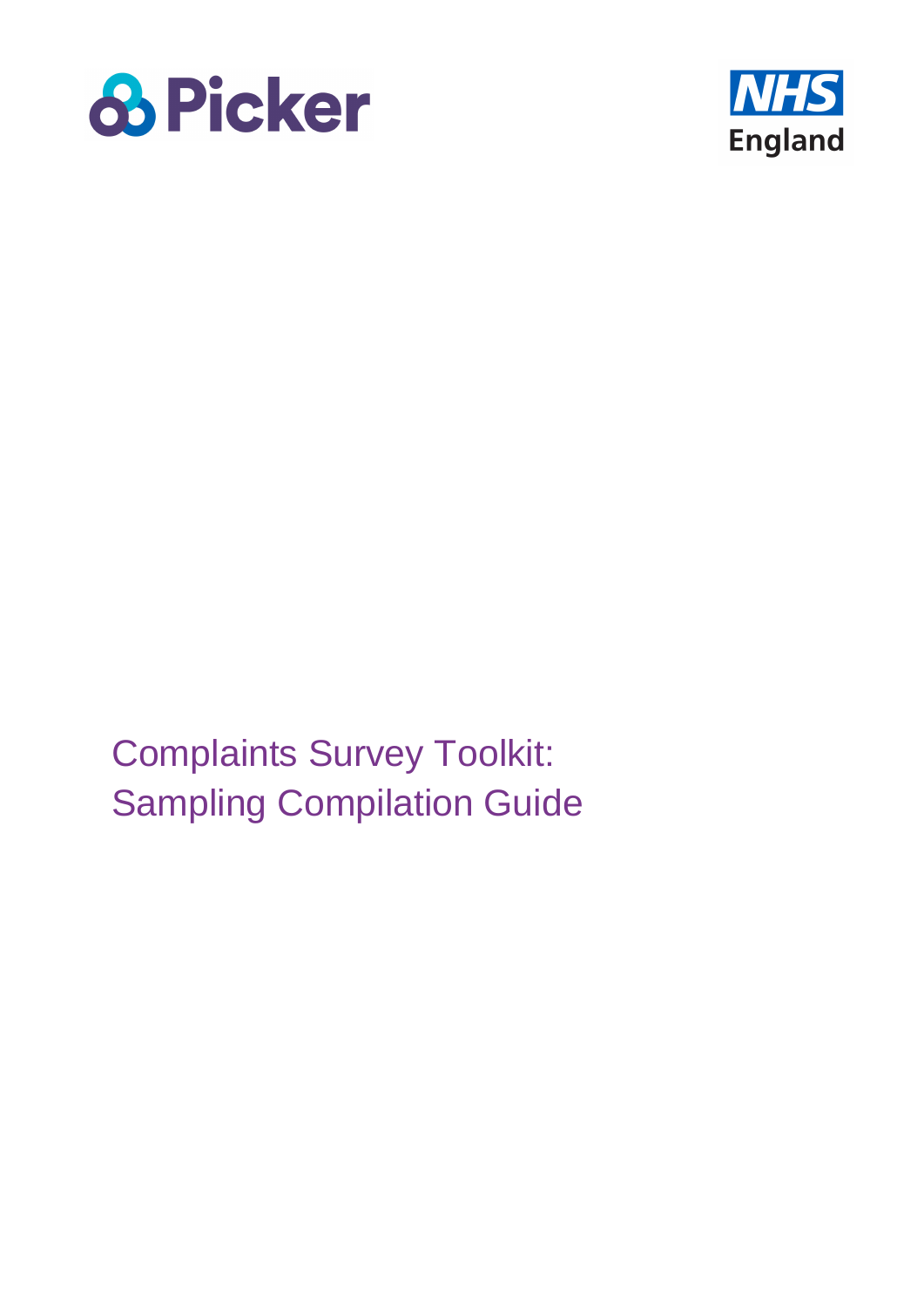# **Contents**

| About this handbook                                         | 3. |
|-------------------------------------------------------------|----|
| Compiling a list of service users                           | 3  |
| Overview                                                    | 3  |
| Selecting your sample                                       | 3  |
| Check your list for the following exclusions                | 3  |
| Create the sample file ready for checking                   | 4  |
| Final sampling inspection                                   | 8  |
| Keeping complainants' mailing data and sample data separate | 8  |
|                                                             |    |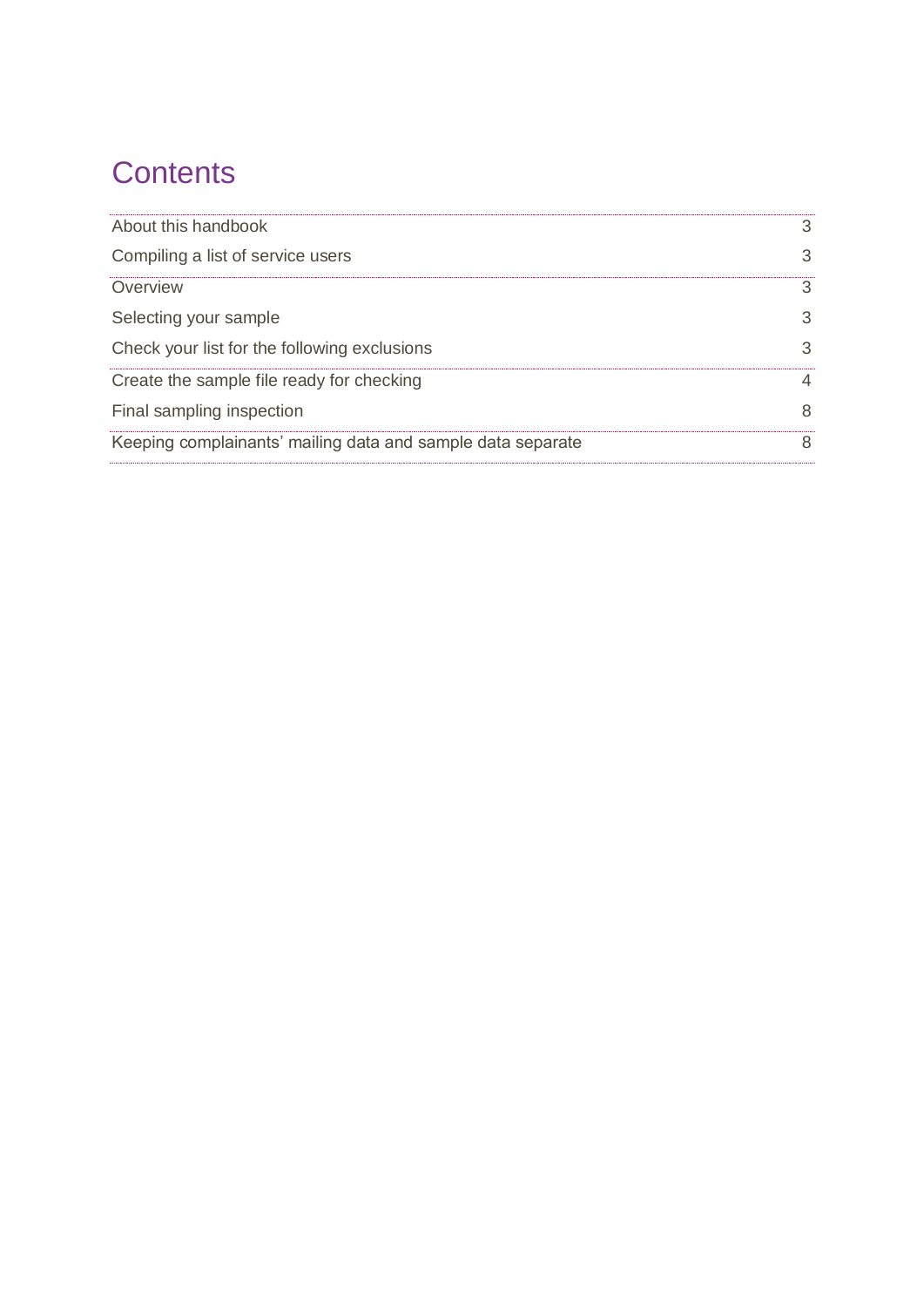# <span id="page-2-0"></span>About this handbook

This handbook provides instructions on how to compile a sample of complainants to include in the survey. This handbook is aimed at those carrying out the sampling for, but not directly coordinating or managing, the Complaints survey.

The survey is intended to be implemented as a rolling survey with a new sample of complainants being drawn once every two weeks. The complainants included in the sample should be those complainants who have received their outcome 4-5 weeks prior to sampling.

All complainants in your sample will be contacted by post or email. There will be 2 mailings - an initial mailing followed by one reminder to non-responders (with a gap of 2 weeks between the mailings). See the implementation guide for more information.

# <span id="page-2-1"></span>Compiling a list of complainants

### <span id="page-2-2"></span>**Overview**

This section explains how to draw your sample of complainants. Before mailing out the questionnaire, the organisation **must** do a check to ensure that no deceased complainants are included in the sample. This can be done through checking your own records. It is essential that you check that your organisation has no record of a complainant, selected for the survey, having died.

You can also use the Demographics Batch Service (DBS). The DBS enables users to submit and receive a file containing relevant complainant records electronically using dedicated client software. The complainant's records in the file are matched against the NHS Spine Personal Demographics Service (PDS).

Please follow the instructions below carefully. **We strongly advise that you read all of this section BEFORE you start to compile your complainants list.** After compiling the sample, another person involved in this survey should check the file for errors.

### <span id="page-2-3"></span>Selecting your sample

This section describes how to create a sample. Please use the *'Excel Sample Compilation*  **Template'** provided in this Toolkit to compile your sample, where each row will represent one record.

### <span id="page-2-4"></span>Check your list for the following exclusions

The list should **exclude**:

**Deceased complainants**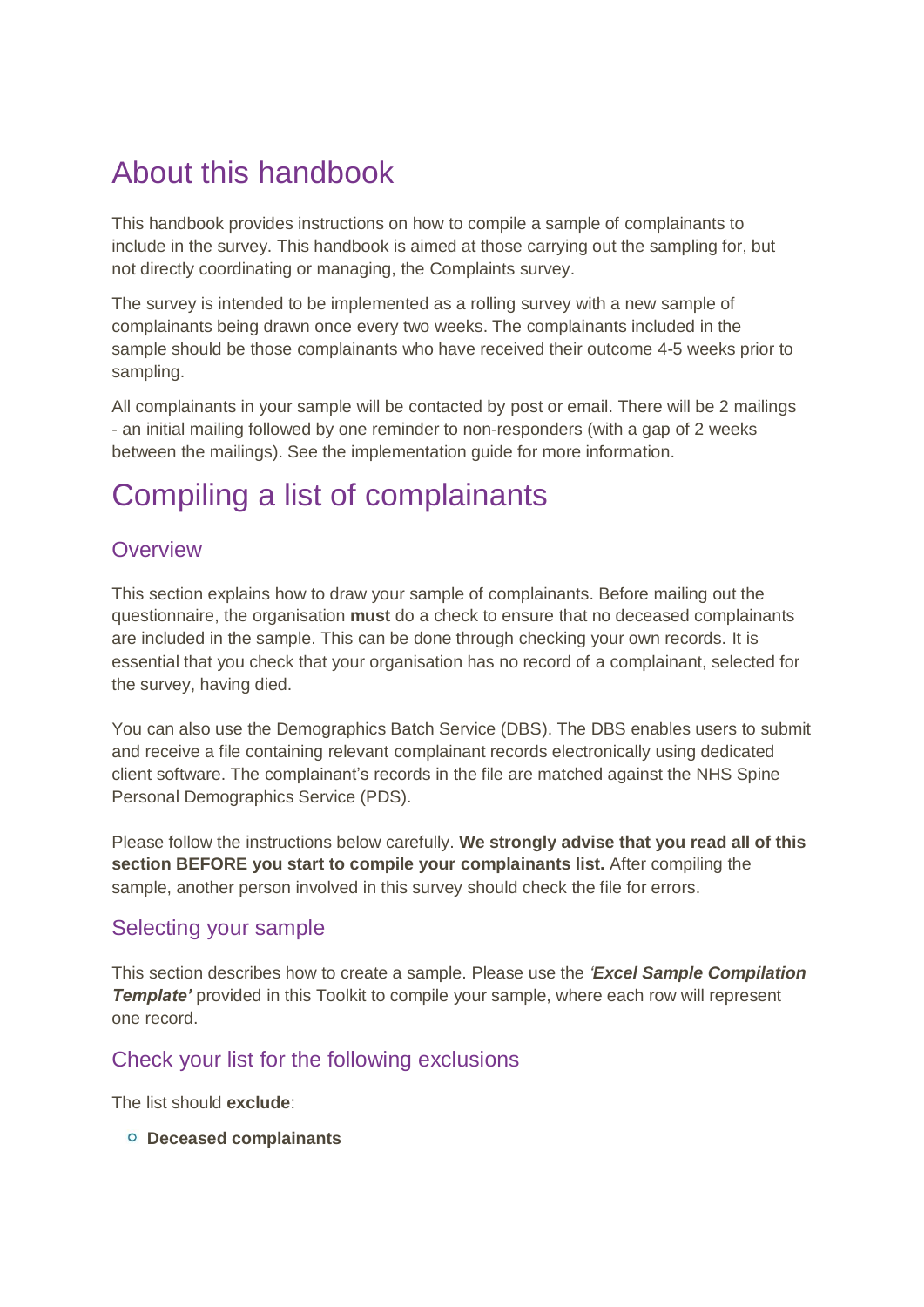- **Unreasonably persistent complainants**. These are those complainants who, because of the nature or frequency of their contacts with an organisation, hinder the organisation's consideration of their, or other people's, complaints
- Complex cases where organisations have been asked not to follow up complainants for **clinical reasons**.
- **Opt outs**. If a complainant has indicated that they do not want their records used for secondary purposes (e.g. they have asked to be excluded from all surveys or they do not want their address details being used for any reason other than responding to their complaint.
- Those individuals where being sent a questionnaire will **cause undue distress**. This is based on the judgement of the staff involved in managing the complaint. Where possible these judgements should be made jointly by more than one person in a complaints team.
- Complainants **without a UK postal address** (but do not exclude if addresses are incomplete but useable, e.g. no postcode – you can look the missing details up e.g. on Royal Mail Postcode Finder).
- **Incomplete information**. Check for any records with incomplete information on key fields (such as surname and address) and remove those complainants. However, do not exclude anyone simply because you do not have a postcode for them. Only remove a complainant if there is insufficient name or address information for the questionnaire to have a reasonable chance of being delivered. The more cases that are removed at this stage, the poorer the sample coverage and the greater the danger of bias.

Please therefore delete any records that fall into the above categories.

Please keep a log of all complainants that opt out or are excluded. This can be done in the data entry spreadsheet included in the toolkit.

## <span id="page-3-0"></span>Create the sample file ready for checking

The toolkit includes a spreadsheet template for you to compile your sample in (file name: Complaints Survey\_Sample Compilation Template). Please put your list of complainants into this spreadsheet.

NB: not all organisations will have a CCG code. If this is the case, please leave this column blank.

**Blue** headings are optional. But please include anything here that you might want to break your survey results down by – for example whether a complaint has been upheld, site or information.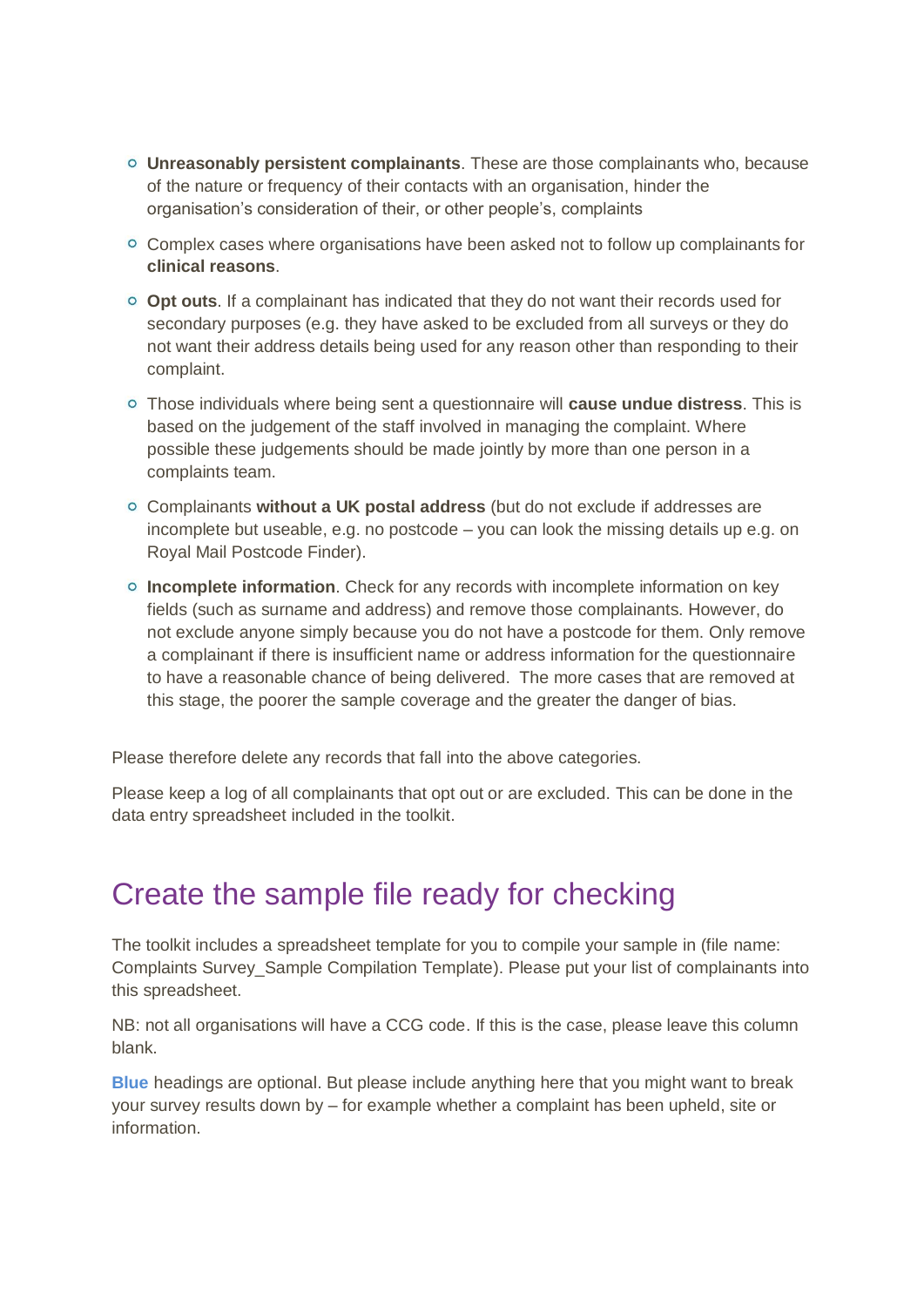| Table 1 – Sample Excel file of complainants' details |  |  |  |
|------------------------------------------------------|--|--|--|
|------------------------------------------------------|--|--|--|

| <b>Your Organisation Name</b> | Unique Reference Number<br>(URN) | Title       | First Name | <b>Surname</b> | $\overline{\phantom{0}}$<br><b>Address Fields</b> | Postcode               | Email address (for online<br>surveys) | Paper or Online Survey | Date complaint made | Date of outcome | Date of Birth  | Gender         | Ethnic Category | <b>CCG Code</b> | $\overline{\phantom{0}}$<br>EXTRA | $\mathbf{\Omega}$<br>⋖<br><b>EXTR</b> | က<br>EXTRA |
|-------------------------------|----------------------------------|-------------|------------|----------------|---------------------------------------------------|------------------------|---------------------------------------|------------------------|---------------------|-----------------|----------------|----------------|-----------------|-----------------|-----------------------------------|---------------------------------------|------------|
| Swindon<br>Borough<br>Council | <b>SW1100</b><br>1               | Miss        | Zoe        | Ahmed          | 6, Street<br>One,<br>Swindon                      | AB1<br>1YZ             |                                       | P                      | 0/08/2<br>015       | 10/08/<br>2015  | 10/08/<br>1985 | $\overline{2}$ | Α               |                 | 1                                 | Team<br>1                             |            |
| Swindon<br>Borough<br>Council | <b>SW1100</b><br>2               | Master      | Fred       | Yoo            | Flat 2,<br><b>Street</b><br>Two.<br>Swindon       | AB <sub>2</sub><br>6XZ |                                       | P                      | 0/08/2<br>015       | 01/06/<br>2012  | 01/06/<br>1976 | 1              | D               |                 | $\mathbf{1}$                      | Team<br>4                             |            |
| Swindon<br>Borough<br>Council | <b>SW1158</b><br>9               | <b>Miss</b> | Daisy      | Abbot          | 7, Street<br>Three,<br>Swindon                    | AB4<br>7MX             |                                       | $\circ$                | 0/08/2<br>015       | 26/05/<br>2014  | 26/05/<br>1990 | $\overline{2}$ | F               |                 | 1                                 | Team<br>$\overline{2}$                |            |

The following information is compiled using provider site records:

- **Complainant's first name** (or initial)
- **Complainant's surname**
- **Complainant's Address**<sup>2</sup>
- **Complainant's Postcode**

 $\overline{a}$ 

- **Complainant's email address** (for those receiving an online survey)
- **Paper or Online survey** should be 'P' if the complainant was contact via paper and 'O' if they received the survey online.
- **Date complaint made** should be included in the form of dd/mm/yyyy
- **Date of outcome** should be included in the form of dd/mm/yyyy
- The **Complainant's date of birth** should be included in the form of dd/mm/yyyy
- **Complainant's gender** should be coded as 1 = male and 2 = female.

<sup>1</sup> Please note that we have combined the address fields, these will be separated fields in the Excel template.

<sup>&</sup>lt;sup>2</sup> The address should be held as separate fields (e.g. street, area, town, county and postcode).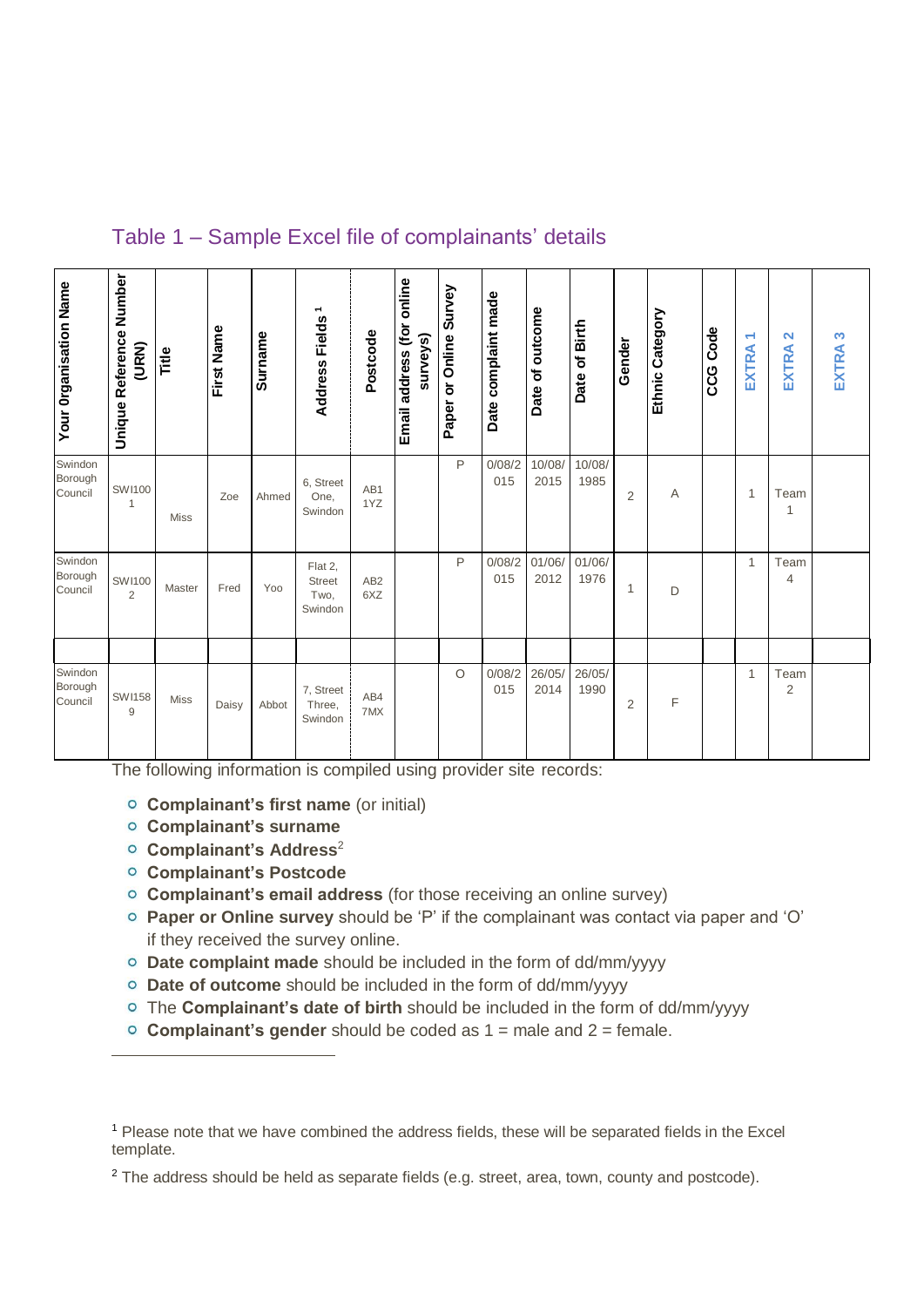**Complainant's Ethnic Category** should be coded using the 17 item alphabetical coding specified by NHS Connecting for Health. The codes are as follows: **National Codes:**

**White**

- A British
- B Irish
- C Any other White background

#### **Mixed**

- D White and Black Caribbean
- E White and Black African
- F White and Asian
- G Any other mixed background

#### **Asian or Asian British**

- H Indian
- J Pakistani
- K Bangladeshi
- L Any other Asian background

#### **Black or Black British**

- M Caribbean
- N African
- P Any other Black background

#### **Other Ethnic Groups**

- R Chinese
- S Any other ethnic group
- Z Not stated

#### **The following additional information should also be entered on this spreadsheet:**

- **CCG Code -** please provide the 3 character CCG code. This should be the CCG which will be billed for the care of the patient. Please see: <http://systems.hscic.gov.uk/data/ods/datadownloads/othernhs>
- **Organisation Name**  full name of your organisation
- **Unique Record Number- e.g. COM-1001.** This field should contain a 7-character code that is unique to each record, and will be a combination of
	- o a 3-character code that is identical for every record (you can use a survey code such as 'COM' or if you are an NHS Trust you can use your threecharacter Department of Health code)
	- o …followed by a series of 4-digit numbers ascending from **1001** assigned by you. These final 4-characters should be unique for each record in the file. If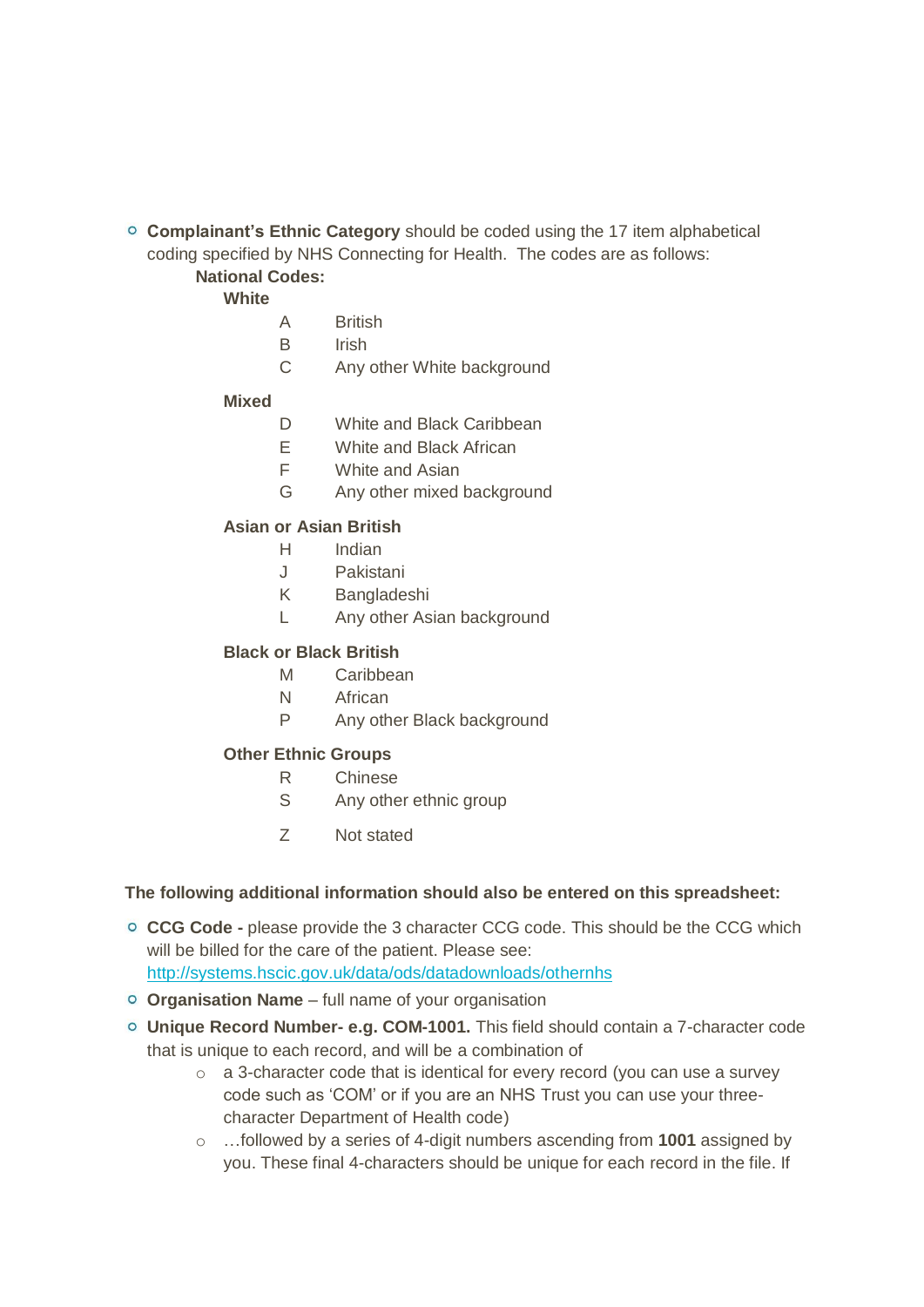you would like to keep your own provider site record numbers on the file, please use one of the 'Extra' columns.

- **Extra 1, 2, 3,4** please use these columns for any additional information such locality OR site information.
	- o **Extra 4:** this field asks for the content of the complaint, as per the categories used in the KO41 return for your service outlined at <http://www.hscic.gov.uk/datacollections/ko41a> or [http://www.hscic.gov.uk/datacollections/ko41b.](http://www.hscic.gov.uk/datacollections/ko41b)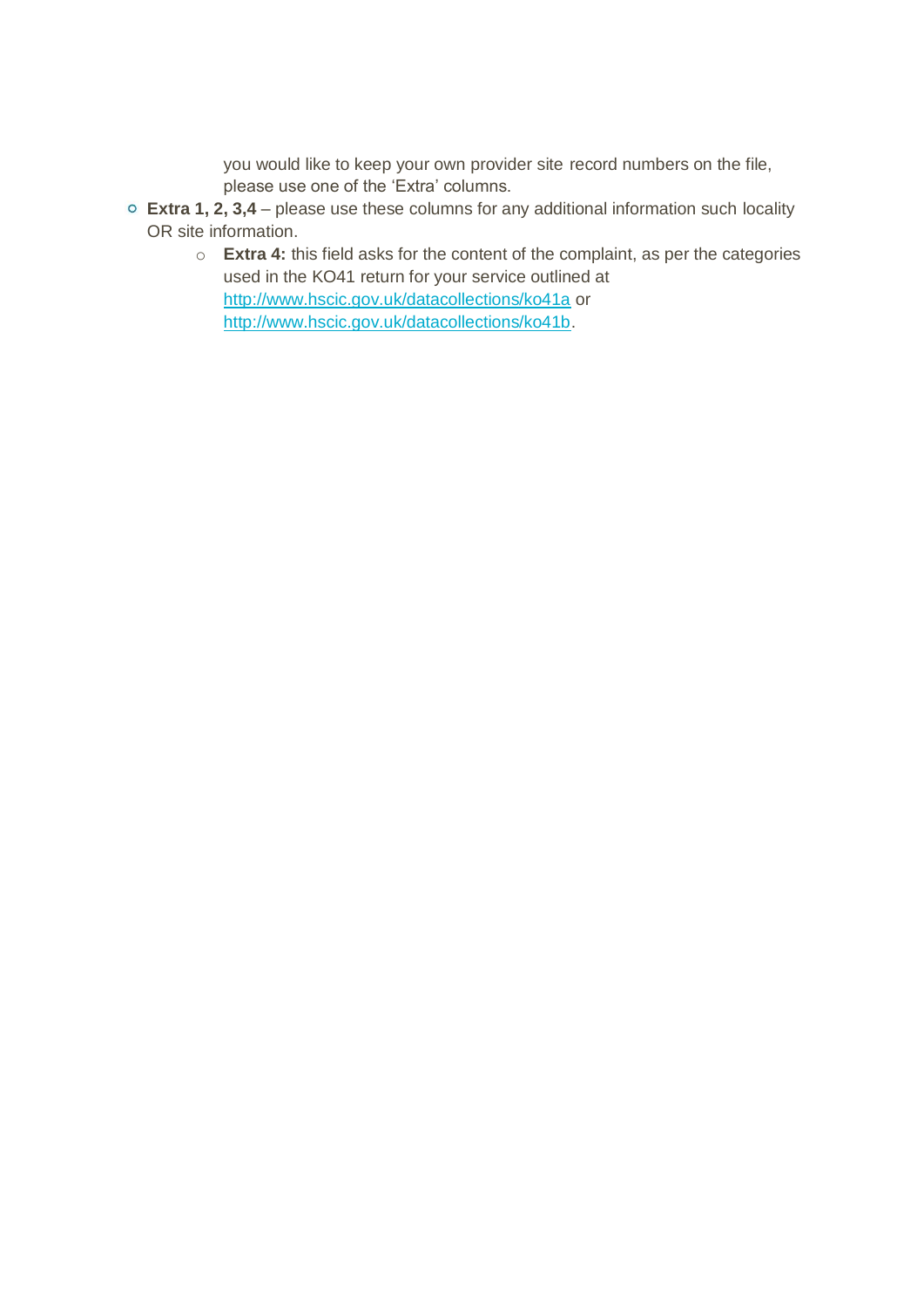# <span id="page-7-0"></span>Final sampling inspection

The sample data should be checked for errors by following the quality control checklist (see Table 2 below).

| <b>Area</b>                  | <b>What to check</b>                                          | <b>Completed?</b> |
|------------------------------|---------------------------------------------------------------|-------------------|
|                              |                                                               |                   |
| <b>Name of</b>               | Check that the name of the organisation is present and        |                   |
| <b>Organisation</b>          | correct.                                                      |                   |
| <b>Unique Record</b>         | Combination of characters, the first three characters should  |                   |
| <b>Number</b>                | be the same for all records, the final four characters should |                   |
|                              | be unique for each record and consist of a 4-digit number     |                   |
|                              | ascending from 1001. e.g. SWI1078                             |                   |
| <b>Title, Initials/First</b> | Is complainant's name present for each record? 'Title' field  |                   |
| Name, Surname                | can be left blank. Check that the following are not used for  |                   |
|                              | first name for any records: null, unknown.                    |                   |
|                              |                                                               |                   |
| <b>Address 1 -5 and</b>      | Fields should have an address within the UK and contain       |                   |
| <b>Postcode</b>              | sufficient data for the questionnaire to have a reasonable    |                   |
|                              | chance of being delivered: do not exclude a complainant       |                   |
|                              | simply because they do not have a postcode. Search for        |                   |
|                              | 'NFA', 'no fixed abode', 'unknown' and ZZ (in postcode)       |                   |
| <b>Email address</b>         | Check that the email address is valid e.g contains at @       |                   |
| <b>Date complaint</b>        | $Day - 1$ or 2 figures; Month: 1 or 2 figures (1-12). Year    |                   |
| made                         |                                                               |                   |
| <b>Date of outcome</b>       | Day - 1 or 2 figures; Month: 1 or 2 figures (1-12). Year      |                   |
| Date of birth                | $Day - 1$ or 2 figures; Month: 1 or 2 figures (1-12). Year:   |                   |
|                              | born (age at time of complaint should be 16 years or over)    |                   |
| <b>Gender</b>                | Should be 1=male, 2=female. Check that gender                 |                   |
|                              | corresponds with 'title' and 'first name'                     |                   |
| <b>Ethnic category</b>       | Coded A-Z. Expect to contain 'Z's and blanks                  |                   |
|                              |                                                               |                   |

## Table 2: Sampling quality control checklist

### <span id="page-7-1"></span>Keeping complainants' mailing data and sample data separate

For confidentiality reasons, survey responses must never be matched to the personal details (e.g. name and address information). The best way to ensure this is to store name and address details separately from other personal details (e.g. gender, ethnicity) and from survey response data. For this reason, once the sample has been checked for deceased complainants and the list is finalised, names, postal addresses, email addresses must be removed from the sample file to a 'mailing file<sup>3</sup>'. But before this information is removed, it is **essential each complainant is provided with a unique number (URN) and that this** 

 $\overline{a}$ 

<sup>3</sup> The mailing file is included in this Toolkit.